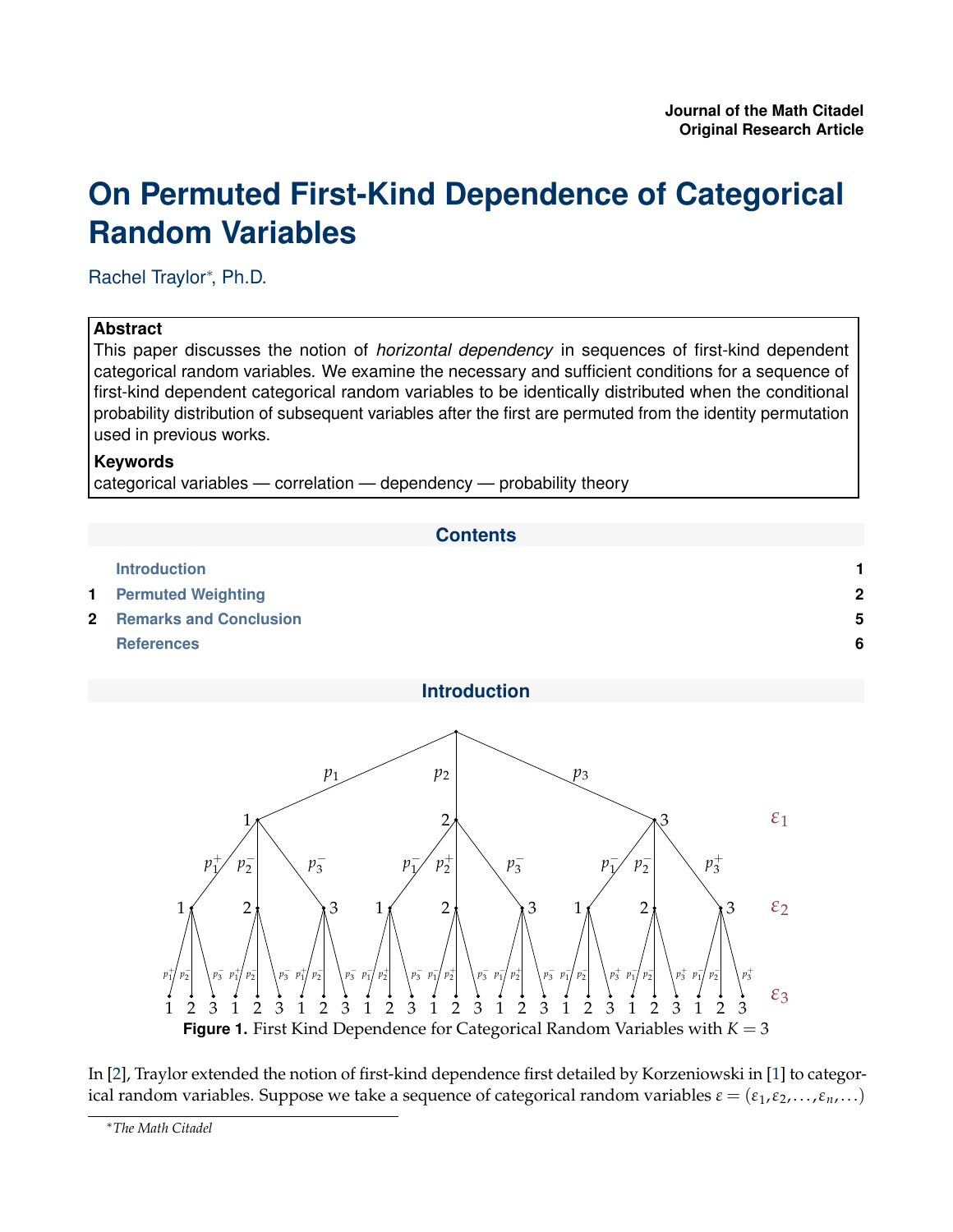with *K* categories  $\{1, 2, ..., K\}$  with  $P(\varepsilon_1 = j) = p_j$ ,  $j = 1, ..., K$ , with  $\sum_{j=1}^{K} p_j = 1$ . Define the *dependency coefficient*  $\delta \in [0,1]$ . Korzeniowski [\[1\]](#page-5-2) and Traylor [\[2\]](#page-5-1) defined the following quantities:

$$
p_j^+ := p_j + \delta(\sum_{i \neq j} p_i) = p_j + \delta(1 - p_j)
$$
  
\n
$$
p_j^- := p_j - \delta p_j
$$
 for  $j = 1, 2, ..., K$  (1)

where we have the following identities.

$$
p_j^+ + \sum_{i \neq j} p_i^- = 1 \text{ for } j = 1, 2, \dots, K
$$
 (2)

Under first-kind dependence,

$$
P(\varepsilon_i = j | \varepsilon_1 = j) = p_j^+
$$
  
\n
$$
P(\varepsilon_i = j | \varepsilon_1 \neq j) = p_j^-
$$
 for  $j = 1, 2, ..., K; i \ge 2$  (3)

Figure [1](#page-0-1) gives an illustration of standard first-kind dependence for a sequence of categorical random variables with 3 categories. The binary tree shows the allocation of probability mass at each new variable in the sequence given the previous outcomes. Note that standard first-kind dependence weights the probability of subsequent outcomes *in favor* of the outcome of the first random variable, and *away* from the others. As an explicit example, the probability that  $\varepsilon_3 = 2$  is  $p_2^+$  $y_2^+$  if  $\varepsilon_1 = 2$ , but  $p_2^ \frac{1}{2}$  if  $\varepsilon_1 = 1$  or 3.

Traylor [\[2\]](#page-5-1) proved that  $P(\varepsilon_i = j) = p_j$  for all  $i = 1, 2, ...$  and for all  $j = 1, 2, ..., K$ . That is, despite the dependence of subsequent categorical variables in the sequence on the first, all variables remain identically distributed. Traylor and Hathcock [\[3\]](#page-5-4) also extended this notion to other types of *vertical dependence* by creating a class of *vertical dependency generators* C that generate other dependency structures in addition to first-kind dependence, such as sequential dependence. Any dependency structure generated by a function in C, defined by  $C_{\delta} = \{\alpha : \mathbb{N}_{\geq 2} \to \mathbb{N}\}\)$  such that

- $\alpha(n) < n$
- ∀ *n* ∃ *j* ∈ {1,...,*n* − 1} : *α*(*n*) = *j*

The generating function for first-kind dependence is  $\alpha(n) \equiv 1$ , showing that every categorical random variable, starting with the second, assigns conditional probabilities based on the outcome of the first.

Regardless of vertical dependency structure, we have thus far assumed that we weight in favor of the outcome of  $\alpha(n)$ . That is, if  $\varepsilon_{\alpha(n)} = j$ , then  $P(\varepsilon_n = j | \varepsilon_{\alpha(n)} = j) = p_j^+$  $j^+$ , and  $P(\varepsilon_n = j | \varepsilon_{\alpha(n)} \neq j) = p_j^$ *j* . Under these conditions, any dependent categorical sequence generated by a function  $\alpha \in \mathcal{C}$  is identically distributed but dependent, as proven in [\[3\]](#page-5-4).

This paper examines permuted weights and derives the conditions under which first-kind dependent categorical random variables remain identically distributed under permuted weights. We define permuted weighting in the next section.

#### **1. Permuted Weighting**

<span id="page-1-0"></span>Suppose we take a permutation  $\sigma$  of  $\{1, 2, ..., K\}$ , so that  $\sigma : i \mapsto \sigma_i$ ,  $i = 1,...,K$ . Now suppose that we take a first-kind dependent sequence of categorical random variables. Now, we define the permuted weights by modifying the conditional probabilities. For  $i \geq 2$ 

$$
P(\varepsilon_i = j | \varepsilon_1 = \sigma_j^{-1}) = p_j^+ P(\varepsilon_i = j | \varepsilon_1 \neq \sigma_j^{-1}) = p_j^- \qquad \text{for } j = 1, 2, ..., K
$$
 (4)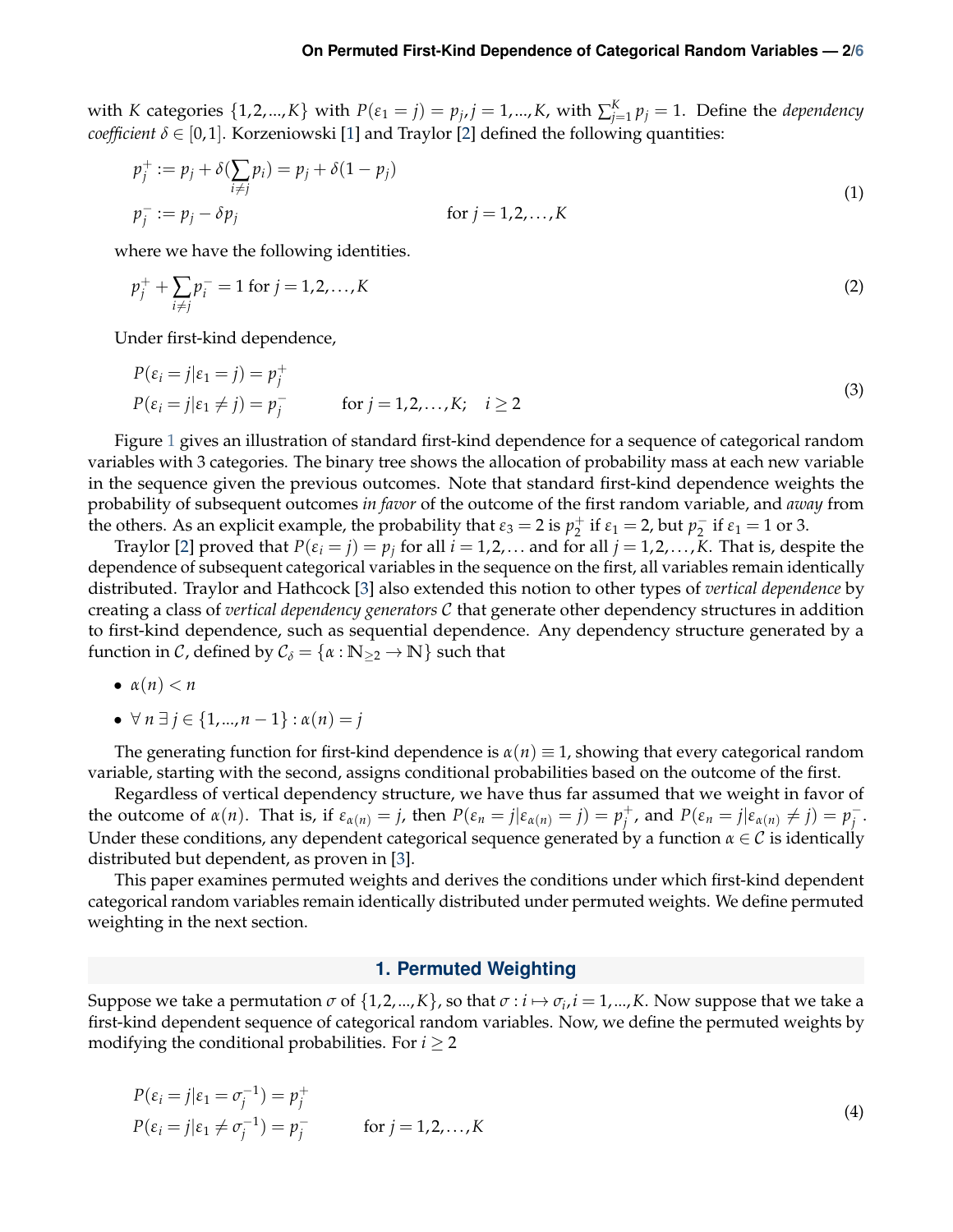<span id="page-2-0"></span>The *vertical dependency* - first kind dependency in this case- is unchanged, in that  $\alpha(n) \equiv 1$ , but *how* those specific probability masses are assigned has been permuted.



**Figure 2.** Permuted First Kind Dependence for Categorical Random Variables with  $K = 3$ ,  $\sigma = (132)$ 

**Example 1.** *For example, suppose*  $K = 3$ *, and let*  $\sigma = (132)$ *. Then for i* > 2*,* 

$$
P(\varepsilon_i = 1 | \varepsilon_1 = 1) = p_1^- \qquad P(\varepsilon_i = 1 | \varepsilon_1 = 2) = p_1^+ \qquad P(\varepsilon_i = 1 | \varepsilon_1 = 3) = p_1^-
$$
  
\n
$$
P(\varepsilon_i = 2 | \varepsilon_1 = 1) = p_2^- \qquad P(\varepsilon_i = 2 | \varepsilon_1 = 2) = p_2^- \qquad P(\varepsilon_i = 2 | \varepsilon_1 = 3) = p_2^+ \qquad (5)
$$
  
\n
$$
P(\varepsilon_i = 3 | \varepsilon_1 = 1) = p_3^+ \qquad P(\varepsilon_i = 3 | \varepsilon_1 = 2) = p_3^- \qquad P(\varepsilon_i = 3 | \varepsilon_1 = 3) = p_3^-
$$

*The tree for first-kind dependence with weights according to*  $\sigma = (132)$  *is given in Figure [2.](#page-2-0)* 

The following lemma gives the unconditional probability distribution of any categorical random variable  $\varepsilon_i$ ,  $i \geq 2$  in a permuted first-kind dependent sequence. Note that  $P(\varepsilon_1 = j) = p_j$  by definition.

<span id="page-2-1"></span>**Lemma 1.** Let  $\varepsilon = (\varepsilon_1, \varepsilon_2, ..., \varepsilon_n)$  be a first-kind dependent sequence of categorical random variables with permuted *weights given by σ. Then*

$$
P(\varepsilon_n = i) = p_{\sigma^{-1}(i)} p_i^+ + p_i^- \sum_{j \neq \sigma^{-1}(i)} p_j; \quad n > 1, \quad i = 1, 2, ..., K
$$

*Proof.* Let Ω*<sup>n</sup>* denote the set of possible first-kind dependent categorical sequences of length *n*. WLOG, let  $i=1.$  Denote the subsets of  $\Omega_n$  where  $\varepsilon_n=1$  by  $\Omega_n^{(1)}.$  That is,

$$
\Omega_n^{(1)}=\{\varepsilon\in\Omega_n:\varepsilon_n=1\}\subset\Omega_n
$$

Then we may decompose  $\Omega_n^{(1)}$  as  $\Omega_n^{(1)}=\Omega_{n-1}\times\{1\}.$  Similarly, let  $\Theta_n^{(i)}=\{\varepsilon\in\Omega_n:\varepsilon_1=i\}$  and  $\Omega_{n,-1}$ denote the first-kind dependent categorical sequences of length *n* with *ε*<sup>1</sup> deleted. Then we may express  $\Theta_{n-}^{(i)}$  $\mathcal{O}_{n-1}^{(i)}$  as  $\Theta_{n-1}^{(i)} = \{i\} \times \Omega_{n-1,1}$  Therefore,

$$
\Omega_n^{(1)} = \bigcup_{i=1}^K \left[ \{i\} \times \Omega_{n-1,-1} \times \{1\} \right]
$$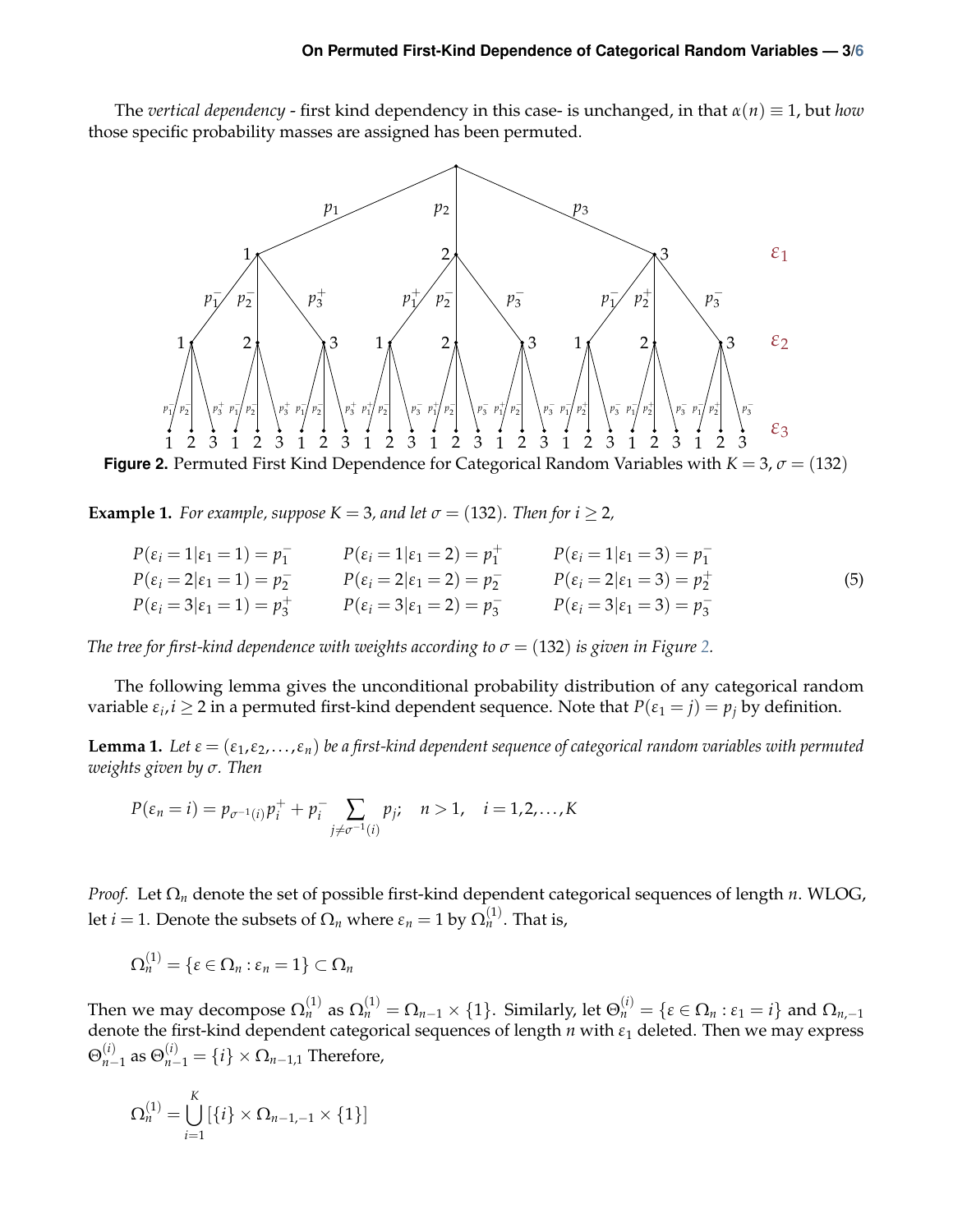Thus,

$$
P(\varepsilon_n = 1) = P(\Omega_n^{(1)})
$$
  
=  $P\left(\bigcup_{i=1}^K [\{i\} \times \Omega_{n-1,-1} \times \{1\}] \right)$   
=  $p_{\sigma^{-1}(1)} P(\Omega_{n-1,-1}) p_1^+ + \sum_{i \neq \sigma^{-1}(i)} p_i P(\Omega_{n-1,1}) p_1^-$   
=  $p_{\sigma^{-1}(1)} p_1^+ + \sum_{i \neq \sigma^{-1}(i)} p_i p_1^-$ 

Note  $P(\Omega_{n-1,1}) = 1$ . A similar argument follows for  $j = 2,..., K$ .

This lemma gives the unconditional probability distribution for the subsequent categorical random variables after  $\varepsilon_1$  under permuted first-kind dependence. If  $\sigma$  is the identity permutation, then  $\sigma^{-1}(i) = i$ , and

$$
P(\varepsilon_n = i) = p_i p_i^+ + p_i^- \sum_{j \neq i} p_j = p_i
$$

and we recover standard first kind dependence from [\[2\]](#page-5-1). Now the entire sequence is identically distributed. In general, this may not always be true. The following theorem gives necessary and sufficient conditions on the initial probability distribution to guarantee an identically distributed permuted sequence of first-kind dependent categorical random variables.

<span id="page-3-0"></span>**Theorem 1.** *Suppose*  $\varepsilon = (\varepsilon_1, \varepsilon_2, \dots \varepsilon_n)$  *is a sequence of first-kind dependent categorical random variables with K categories. Let σ be a permutation of* {1, 2,. . .,*K*} *that permutes the conditional probabilities of ε<sup>j</sup>* , *j* ≥ 2 *according to the outcome of ε*1*. That is, suppose*

$$
P(\varepsilon_j = k | \varepsilon_1 = \sigma^{-1}(k)) = p_k^+ \text{ and } P(\varepsilon_j = k | \varepsilon_1 \neq \sigma^{-1}(k)) = p_k^-, \quad k = 1, 2, \dots, K
$$

Then all variables  $\varepsilon_i$  are identically distributed with  $P(\varepsilon_i = k) = p_k$ ,  $k = 1, 2, ..., K$  if and only if  $p_i = p_{\sigma^{-1}}(i)$ .

*Proof.* By Lemma [1,](#page-2-1)

$$
P(\varepsilon_n = k) = p_{\sigma^{-1}(k)} p_k^+ + p_k^- \sum_{i \neq \sigma^{-1}(k)} p_i
$$
  
=  $(p_k + \delta \sum_{l \neq k} p_l) p_{\sigma^{-1}(k)} + (p_k - \delta p_k) \sum_{i \neq \sigma^{-1}(k)} p_i$  (6)

 $\Box$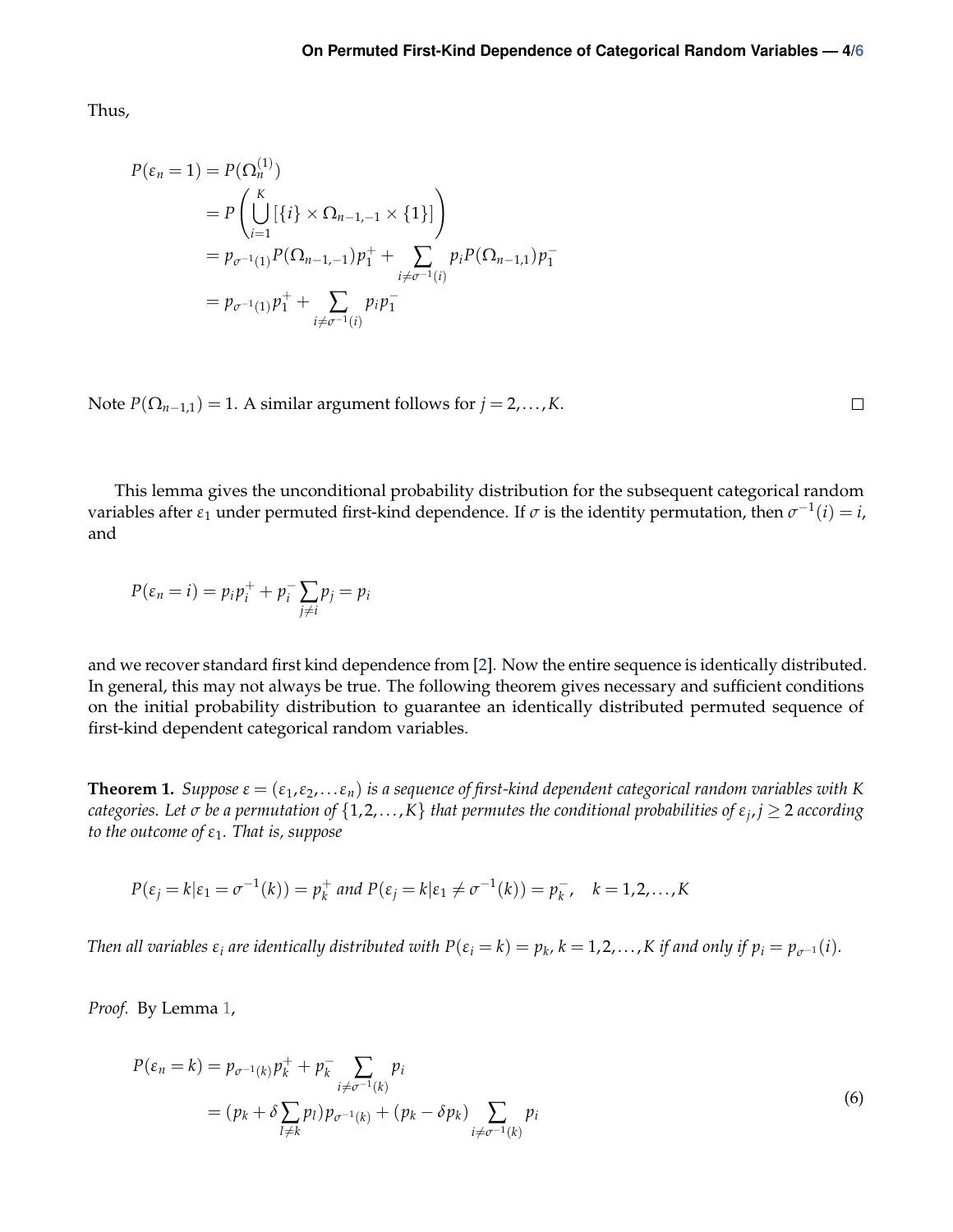#### **On Permuted First-Kind Dependence of Categorical Random Variables — 5[/6](#page-5-3)**

If  $\sigma^{-1}(k) = k$ , then we are back to Lemma 2 in [\[2\]](#page-5-1) and finished. Therefore, suppose  $\sigma^{-1}(k) \neq k$ . Then

$$
P(\varepsilon_n = k) = (p_k + \delta \sum_{l \neq k} p_l) p_{\sigma^{-1}(k)} + (p_k - \delta p_k) \sum_{i \neq \sigma^{-1}(k)} p_i
$$
  
\n
$$
= p_k p_{\sigma^{-1}(k)} + p_k \sum_{i \neq \sigma^{-1}(k)} p_i + \delta p_{\sigma^{-1}(k)} \left( \sum_{l \neq k} p_l \right) - \delta p_k \sum_{i \neq \sigma^{-1}(k)} p_i
$$
  
\n
$$
= p_k + \delta p_{\sigma^{-1}(k)}^2 + \delta p_{\sigma^{-1}(k)} \sum_{\substack{l \neq k \\ l \neq \sigma^{-1}(k)}} p_l - \delta p_k^2 - \delta p_k \sum_{\substack{l \neq k \\ l \neq \sigma^{-1}(k)}} p_l
$$
  
\n
$$
= p_k + \delta \left( p_{\sigma^{-1}(k)}^2 - p_k^2 \right) + \delta \left( p_{\sigma^{-1}(k)} - p_k \right) \sum_{\substack{l \neq k \\ l \neq \sigma^{-1}(k)}} p_l
$$
  
\n
$$
= p_k + \delta \left( p_{\sigma^{-1}(k)} - p_k \right) \sum_{l=1}^K p_l
$$
  
\n
$$
= p_k + \delta \left( p_{\sigma^{-1}(k)} - p_k \right)
$$

Thus  $P(\varepsilon_n = k) = p_k$  if and only if  $p_{\sigma^{-1}(k)} = p_k$  for all  $k = 1, 2, ..., K$ .

Returning to the example above, where  $K = 3$  and  $\sigma = (132)$  $\sigma = (132)$  $\sigma = (132)$ , we have by Theorem 1 that the entire sequence is identically distributed if and only if  $p_1 = p_{\sigma^{-1}(1)} = p_2$ ,  $p_2 = p_3$ , and  $p_3 = p_1$ . In this case, we may conclude that only of  $p_1 = p_2 = p_3 = p$  will the sequence remain identically distributed under first-kind dependence.

**Example 2.** *Suppose now that*  $K = 4$ *, and*  $σ = (12)(34)$ *. Then by Theorem* 1*, a sequence*  $ε$  *of these categorical random variables under first-kind dependence will be identically distributed if and only if*  $p_1 = p_2$  *and*  $p_3 = p_4$ *. Thus, in this case,*  $p_1 = p_2 = p$ *, and*  $p_3 = p_4 = p'$ *, but*  $p$  *and*  $p'$  *need not necessarily be equal to ensure the sequence is identically distributed.*

This example illustrates a corollary to Theorem [1.](#page-3-0) A permuted FK-dependent sequence of categorical random variables is identically distributed if and only if the probabilities within each disjoint cycle are equal.

<span id="page-4-1"></span>**Corollary 1.** Let  $\sigma = \tau_1\tau_2\cdots\tau_m$  be a permutation decomposed into a product of disjoint cycles  $\tau_j$ . Suppose  $\varepsilon$  is *a first-kind dependent sequence of categorical random variables with weights permuted according to σ. Then the sequence is identically distributed if and only if the probabilities within each disjoint cycle are equal.*

*Proof.* From Theorem [1,](#page-3-0) to ensure an identically distributed sequence, we must have that  $p_k = p_{\sigma^{-1}(k)}$ for all  $k = 1, 2, \ldots K$ . Let  $\tau_i$  be the orbit of some  $j \in \{1, 2, \ldots, K\}$ , and suppose the order of *j* is  $\gamma = |j|$ . Then  $\tau_j = (j \sigma(j) \sigma^2(j) \dots \sigma^{\gamma-1}(j))$ . By Theorem [1,](#page-3-0) the sequence is identically distributed if and only if  $p_j = p_{\sigma_j} = \ldots = p_{\sigma^{\gamma-1}(j)}$  within each cycle.  $\Box$ 

## **2. Remarks and Conclusion**

<span id="page-4-0"></span>The notion of permuted weights extends the possibilities for dependence among a sequence of categorical random variables beyond even the class of vertical dependency structures. This paper introduced the notion of *horizontal dependence* via permuting the modification of the subsequent outcome probabilities, giving the possibility of two different sequences with the same vertical dependency structure, but different horizontal dependency. Permuting the conditional probabilities away from the identity permutation requires the addition of restrictions on the initial probability distribution to retain the desired identically distributed nature of the sequence. Theorem [1](#page-3-0) and Corollary [1](#page-4-1) show that the necessary and sufficient

 $\Box$